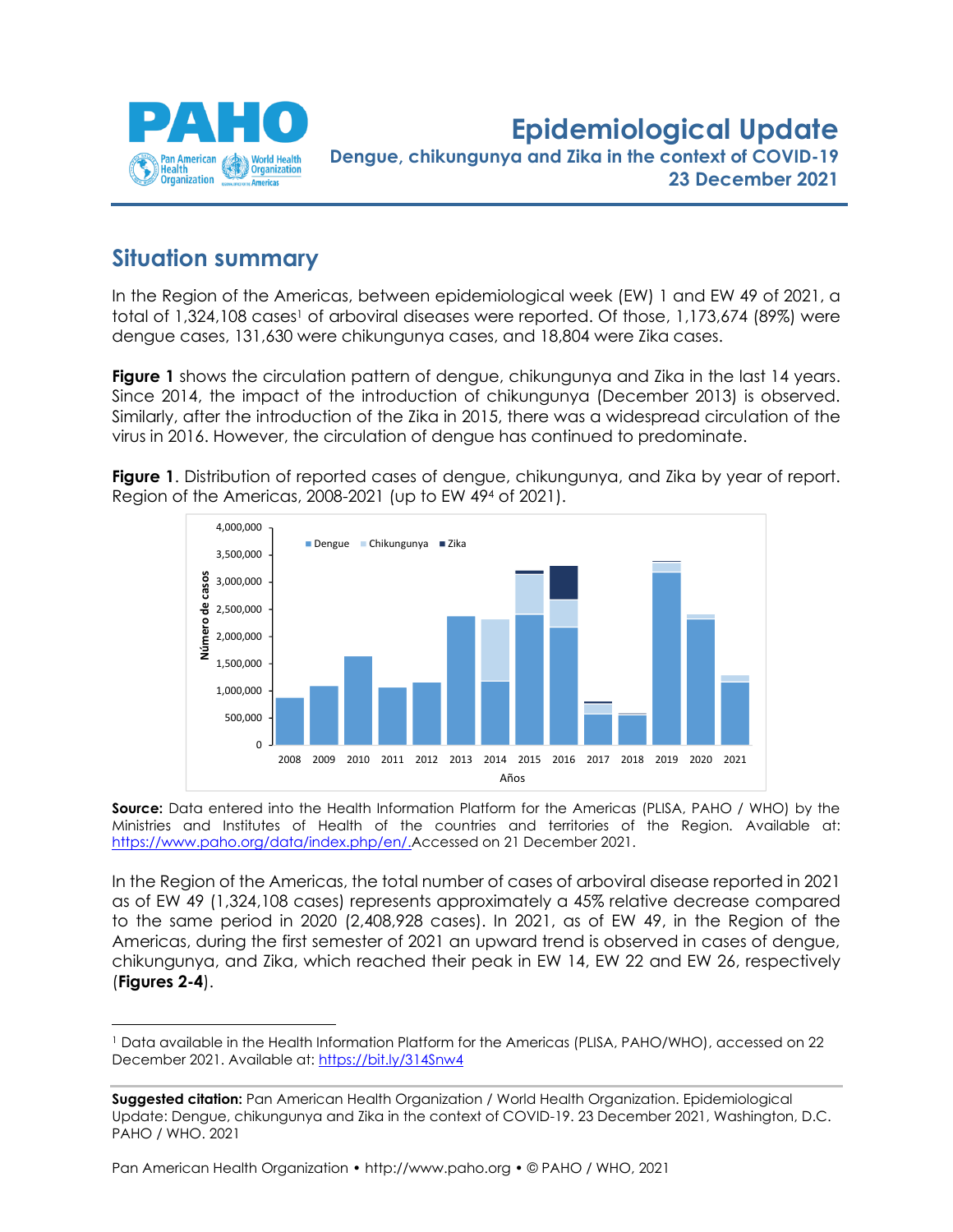In the Region of the Americas, dengue is the arbovirus that causes the highest number of cases, with epidemics that occur cyclically every 3 to 5 years. In 2019, the highest number of dengue cases occurred in the Region of the Americas; more than 3.1 million cases were reported, including 28,203 severe dengue cases and 1,773 deaths. Additionally, the simultaneous circulation of other arboviruses, such as chikungunya and Zika, both transmitted by the same vector, *Aedes aegypti*, which is present in almost all the countries and territories of the Region of the Americas.

Since 2020, the circulation of the dengue virus and other arboviruses has been occurring simultaneously with the active transmission of the SARS-CoV-2 virus in endemic countries and territories in the Region of the Americas. Meanwhile, new variants of concern of SARS-CoV-2 are detected and inadequate coverage of the vaccine against COVID-19, in endemic areas of these arboviruses where the public health and social measures to prevent COVID-19 are relaxing, pose a complex epidemiological situation, a high demand in health services, as well as a constant challenge for health systems in all its components and levels, including epidemiological surveillance.

Additionally, in December, several countries in the Region could experience an increases in precipitation, which, depending on its magnitude and impact in the endemic areas of the aforementioned arboviruses, could constitute an additional burden of arbovirus diseases for health systems in affected areas.

The following is the epidemiological situation of dengue, chikungunya, and Zika in the Region of the Americas.

### **Dengue**

Between EW 1 and EW 49<sup>1</sup> of 2021, a total of 1,173,674 cases of dengue were reported in the Region of the Americas, with a cumulative incidence rate of 118 cases per 100,000 population. The highest cumulative incidence rates have been reported in the following subregions2, in decreasing order: the Southern Cone with 323 cases per 100,000 population, the Andean subregion with 89 cases per 100,000 population, and the Central American Isthmus and Mexico with 56 cases per 100,000 population.

In 2021, as of EW 49, of the 1,173,674 cases reported in the Region, 492,418 (42%) were laboratory-confirmed, and 2,821 (0.24%) were classified as severe dengue. The highest number of severe dengue cases were reported by the following countries: Colombia with 864 cases, Honduras with 851 cases, and Brazil with 346 cases. Additionally, during the same period, a total of 387 deaths were reported in the Region (case-fatality rate: 0.033%).

All four dengue virus serotypes (DENV 1, DENV 2, DENV 3, and DENV 4) are present in the Americas Region. In 2021, as of EW49, co-circulation of all four serotypes was detected in Colombia, Guatemala, Mexico, and Venezuela while in French Guiana, and Martinique, serotypes DENV 1, DENV 2, and DENV 3 have been co-circulating, and in Argentina, Honduras, and Paraguay, DENV 1, DENV 2, and DENV 4 have been co-circulating <sup>3</sup>.

<sup>2</sup> Note: the subregions and the corresponding countries and territories follow the divisions described in the Health Information Platform for the Americas (PLISA), available at:<https://bit.ly/3lGwSwc>

<sup>3</sup> More information on circulating serotypes by country is available at: PAHO/WHO Health Information Platform for the Americas (PLISA):<https://bit.ly/314Snw4>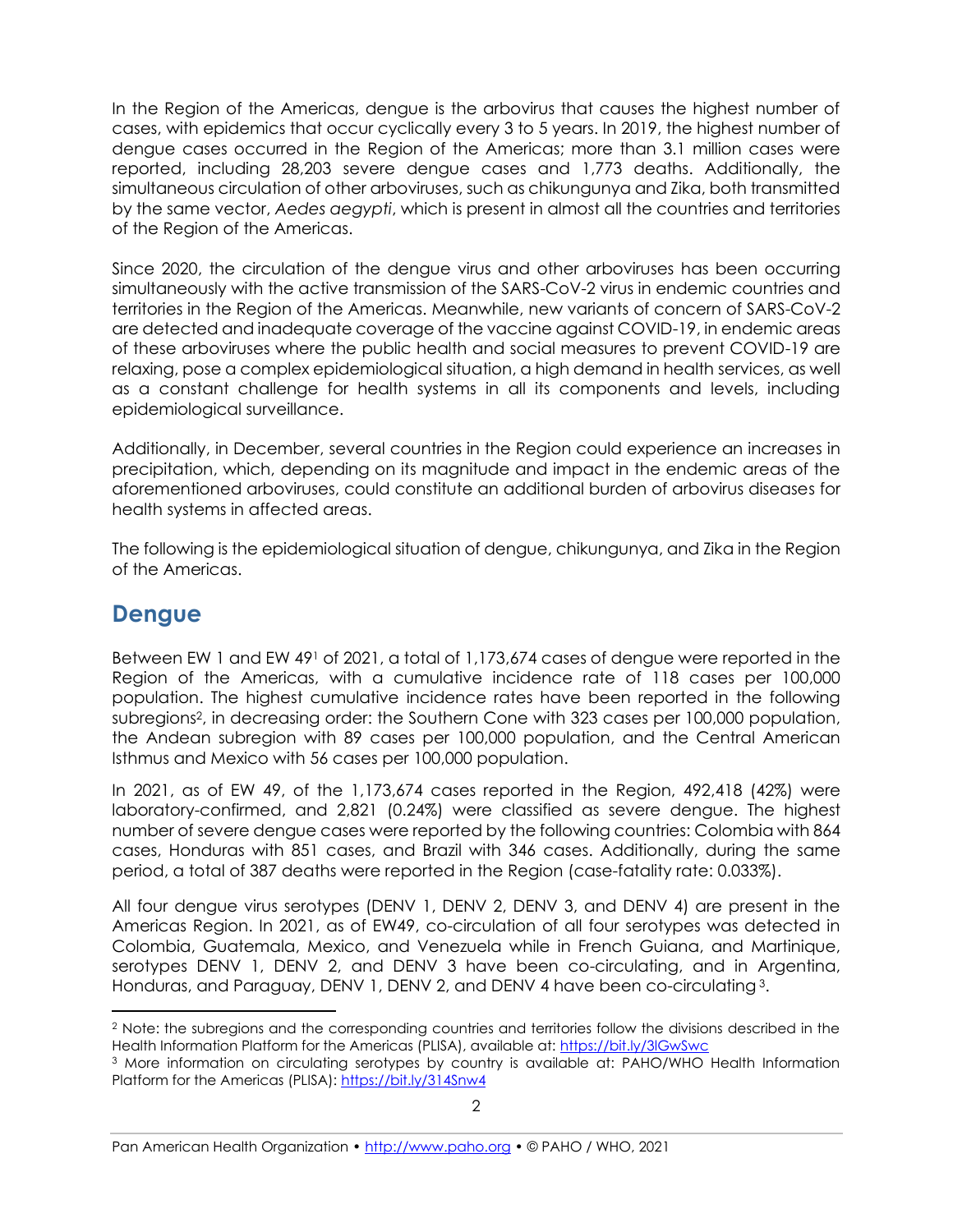**Figure 2**. Distribution of cases of dengue by epidemiological week (EW), Region of the Americas, 2020-2021 (up to EW 49<sup>4</sup> of 2021).



**Source:** Data entered into the Health Information Platform for the Americas (PLISA, PAHO / WHO) by the Ministries and Institutes of Health of the countries and territories of the Region. Available at: <https://www.paho.org/data/index.php/en/> . Accessed on 21 December 2021.

The following is a summary of the epidemiological situation for dengue in subregions with the highest cumulative incidence rates in 2021:

#### **Southern Cone <sup>5</sup>**

between EW 1 and EW 49 of 2021, a total of 936,004 cases of dengue were reported with a cumulative incidence rate of 323 cases per 100,000 population, including 346 cases classified as severe dengue and 234 deaths. The case-fatality rate was 0.025%. Between EW 1 and EW 14, there has been an upward trend in the number of reported cases, but it does not exceed the total number reported in 2020 during the same period in this subregion. During the same period, among the sub-regions in the Region of the Americas, the Southern Cone reported the highest number of dengue cases.

In 2021, as of EW 49, the countries with the highest incidence rates in this subregion are: *Brazil*<sup>4</sup> (428 cases reported per 100,000 population) and *Paraguay* (220 cases per 100,000 population) 1.

#### **Andean subregion <sup>6</sup>**

Between EW 1 and EW 49 of 2021, a total of 127,613 cases of dengue were reported, with a cumulative incidence rate of 89 cases per 100,000 population, including 1,106 cases classified as severe dengue and 101 deaths. The case-fatality rate was 0.08%. During the same period all four dengue virus serotypes were reported in Colombia and Venezuela. The number of cases reported per week remains below what was reported during the same period in 2020.

The countries with the highest incidence rates in this subregion are *Peru* (140 cases per 100,000 population*)*, *Ecuador* (108 cases per 100,000 population*),* and *Colombia* (95 cases per 100,000 population*).*

<sup>4</sup> In the PLISA platform, arboviruses data for Brazil is updated as of EW 47 of 2021. Out of the total cumulative number of cases of arboviral diseases reported in the Region of the Americas until EW 49 of 2021, 78% of dengue cases, 97% of chikungunya cases, and 85% of Zika cases correspond to Brazil.

<sup>5</sup> Argentina, Brazil, Chile, Paraguay, and Uruguay.

<sup>6</sup> Bolivia, Colombia, Ecuador, Peru, and Venezuela.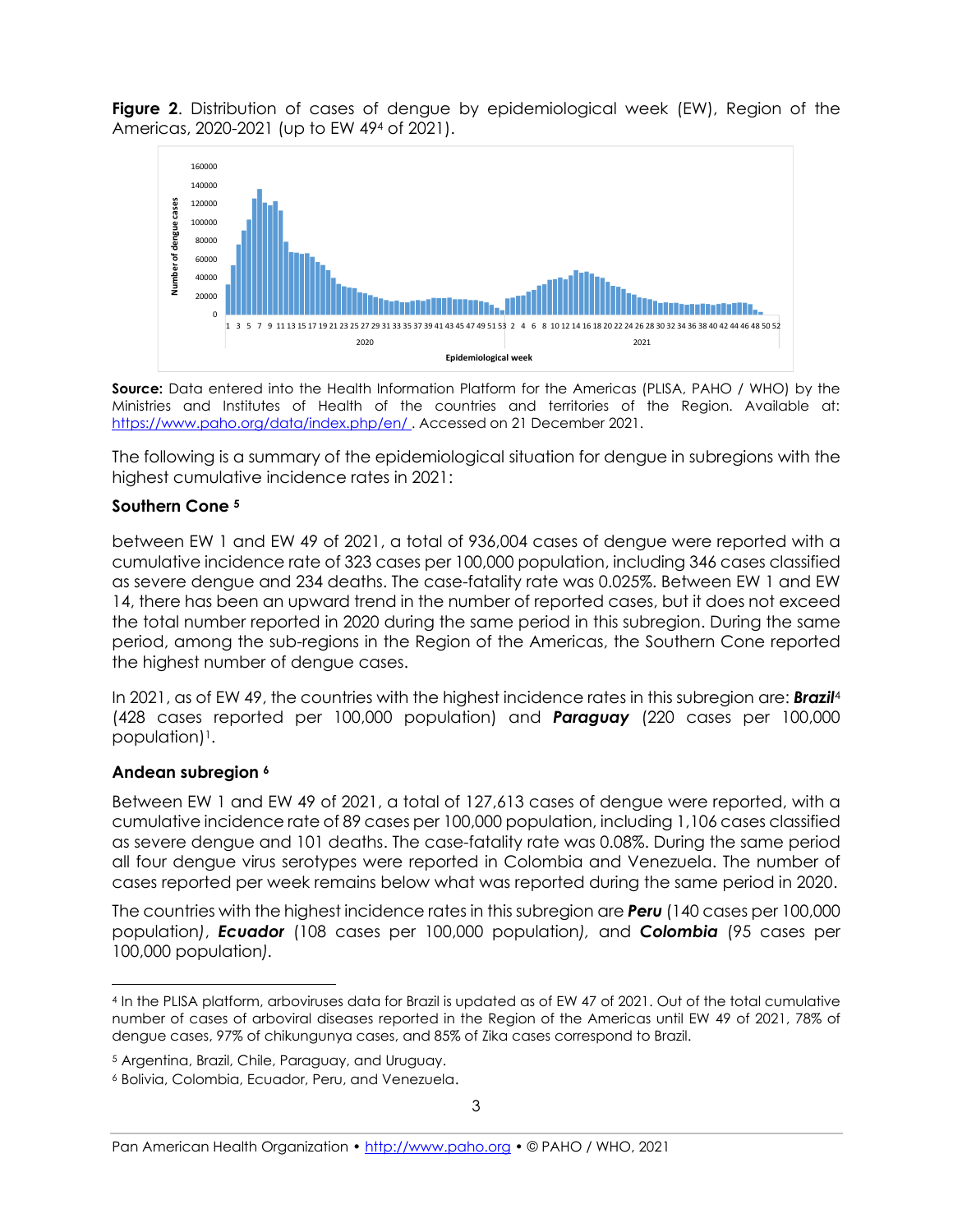### **Central American Isthmus and Mexico subregion <sup>7</sup>**

Between EW 1 and EW 49 of 2021, a total of 101,824 cases of dengue were reported with a cumulative incidence rate of 56 cases per 100,000 population, including 1,160 cases classified as severe dengue and 26 deaths. The case-fatality rate was 0.03%. During the same period all four dengue virus serotypes were reported in Guatemala and Mexico. The number of cases reported per week remains below that reported during the same period in 2020.

In 2021, as of EW 49, the countries with the highest incidence rates in this subregion are *Nicaragua* (529 cases per 100,000 population*), Belize* (309 cases per 100,000 population*)* and *Honduras* (144 cases per 100,000 population*).*

#### **Non-Latin Caribbean <sup>8</sup>**

Between EW 1 and EW 49 of 2021, a total of 4,200 cases of dengue were reported with a cumulative incidence rate of 20.5 cases per 100,000 population, including one case classified as severe dengue and no deaths were reported. The number of cases reported per week remains below that reported during the same period in 2020.

In 2021, as of EW 49, the territories with the highest incidence rates in this subregion are *Saint Barthelemy* (1,000 cases per 100,000 population*), French Guiana* (574 cases per 100,000 population*),* and *Saint Martin* (521 cases per 100,000 population*).*

### **Chikungunya**

Between EW 1 and EW 491 of 2021, a total of 131,630 suspected chikungunya cases were reported, including 11 deaths, in 14 of the countries/territories in the Region of the Americas; this is higher that the number of cases reported during the same period in 2020 (101,518 cases, including 29 deaths) (**Figure 3**). During the same period, 99% of the cases were reported by the following 3 countries: *Brazil* with 127,487 suspected cases of chikungunya (97%), *Guatemala* with 1,951 (1.5%) cases, and *Belize* with 737 (0.6%)

In 2021, between EW 1 and EW 49, the cumulative incidence rate in the Region was 13 cases per 100,000 population. The countries with the highest incidence rates were *Belize* with 182 cases per 100,000 population, *Brazil*<sup>4</sup> with 60 cases per 100,000 population, and *Guatemala* with 11 cases per 100,000 population.

In 2021, as of EW 49, a total of 21 imported cases of chikungunya were reported in the Region of the Americas, all in the United States of America. During the same period, 11 deaths attributed to chikungunya infection were reported, all in Brazil.

<sup>7</sup> Belize, Costa Rica, El Salvador, Guatemala, Honduras, Mexico, Nicaragua, and Panama.

<sup>8</sup> Anguilla, Antigua and Barbuda, Aruba, the Bahamas, Barbados, Bermuda, Bonaire, St. Eustatius and Saba, the British Virgin Islands, the Cayman Islands, Curacao, Dominica, Grenada, Guadeloupe, Guyana, French Guiana, Haiti, Jamaica, Martinique, Montserrat, Saint Barthelemy, Saint Kitts and Nevis, Saint Lucia, Saint Martin, Saint Vincent and the Grenadines, Sint Maarten, Suriname, Trinidad and Tobago, Turks and Caicos, and the US Virgin Islands.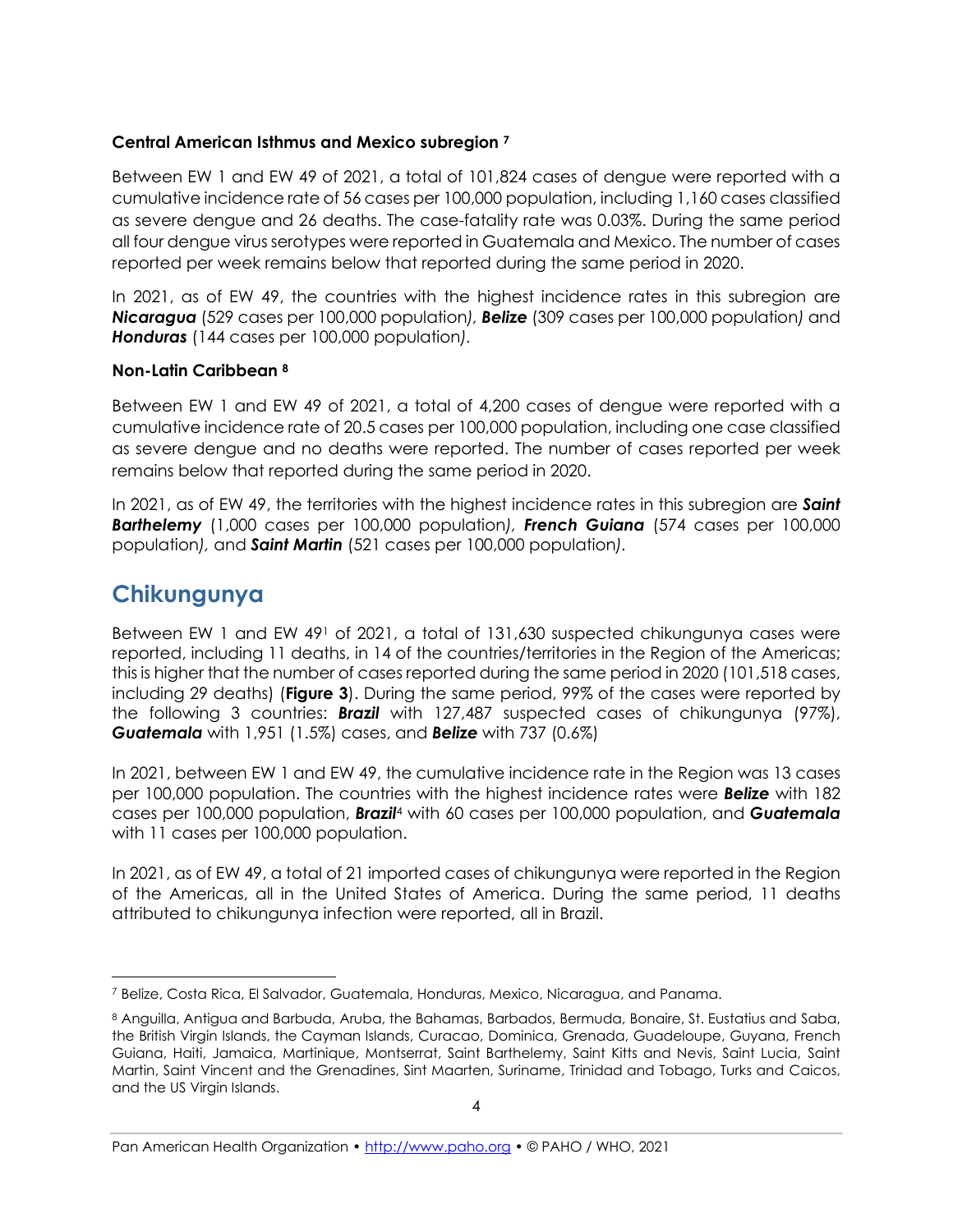**Figure 3**. Distribution of chikungunya and COVID-19 cases by epidemiological week (EW) of onset of symptoms. the Region of the Americas, 2020 and 2021 (as of EW 49<sup>4</sup> of 2021).



**Source:** Data entered the Health Information Platform for the Americas (PLISA, PAHO / WHO) by the Ministries and Institutes of Health of the countries and territories of the Region. More detailed information by country can be found at: <https://bit.ly/37byBn6> Accessed 21 December 2021.

## **Zika**

Between EW 1 and EW 49 of 2021, a total of 18,804 cases of Zika have been reported, including two deaths (reported in Brazil), in the Region of the Americas; this is lower than the number of cases reported during the same period in 2020 (22,038 cases, including one death).

In 2021, as of EW 49, of the 18,804 cases of Zika reported, the highest proportion of cases in the Region was reported in *Brazil*<sup>4</sup> with 15,903 cases (85%), followed by *Guatemala* with 1,902 cases (10%) and *Paraguay* with 474 cases (2.5%). Since the first detection of Zika in Brazil in March 2015, local transmission of Zika has been confirmed in all countries and territories in the Americas, except for continental Chile, Uruguay, and Canada. In 2016, a total of 652,207 cases were reported, and a significant reduction in transmission has been observed in the following years (**Figures 1 and 4**).

**Figure 4**. Distribution of reported cases of Zika by epidemiological week of onset of symptoms. Region of the Americas, 2020-2021 (up to EW 49<sup>4</sup> of 2020).



**Source:** Data entered the Health Information Platform for the Americas (PLISA, PAHO / WHO) by the Ministries and Institutes of Health of the countries and territories of the Region. More detailed information by country can be found at: <https://bit.ly/2BFupAp> Accessed 21 December 2021.